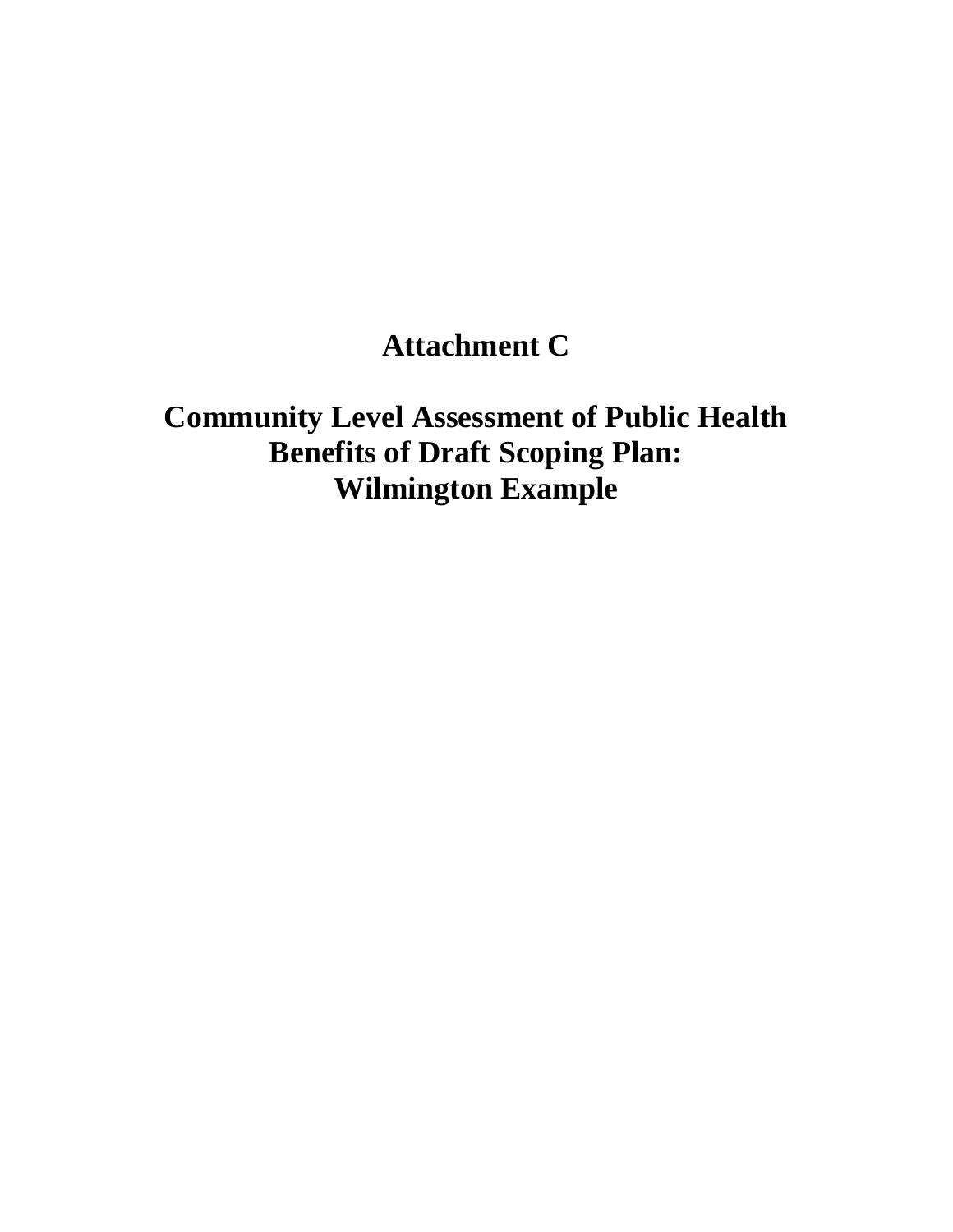#### **Summary**

 For this assessment, ARB evaluated criteria pollutant emission reductions in the Wilmington study area assuming that the source-specific quantified greenhouse gas measures are implemented. It was further assumed that the non-source specific program elements such as the proposed cap-and- trade program result in a 10 percent reduction in fuel combustion by affected sources within the study area. For example, it is estimated that industrial sources would achieve greenhouse gas emission reductions through efficiency measures that reduce on site fuel use by 10 percent either in response to a cap-and-trade program, or due to the results of the facility energy efficiency audits. While it is likely that the actual onsite reductions will differ across individual facilities from the assumed uniform 10 percent reduction<sup>1</sup>, the analysis identifies how reductions at these facilities affect the overall level of co-benefits.

 The estimated NOx co-benefit of about 1.7 tons per day is small relative to the projected reductions of 24 tons per day that will occur as a result of the SIP and other measures. For example, an 8 ton per day NOx reduction is expected from cleaner port trucks. In comparison, the potential NOx benefit from a 10 percent efficiency improvement in major goods movement categories is estimated at about 1.5 tons per day. The estimated PM2.5 co-benefits, on the order of 0.12 tons per day, are also small relative to the projected reductions of 2.3 tons per day that will occur as a result of the SIP and other measures. Approximately 30 percent (0.04 ton per day) of the PM 2.5 co-benefit reduction is associated with assumed energy efficiency measures at the four large refineries in the study area, while another 30 percent would occur due to a 10 percent efficiency improvement by goods movement sources.

 The co-benefit emission reductions in the study area would produce health benefits for the population in the study area (approximately 300,000 area residents) as well as regional benefits among a much larger population. Health benefits due to reductions in NOx are mostly at the regional levels, since NOx emissions have usually travelled some distance before they are transformed into PM via atmospheric reactions. Point source combustion PM emissions persist in the atmosphere and increase exposures both in the area where they are emitted and broadly throughout the region. Based on previous modeling studies of the impact of port and rail yard PM emissions in the South Coast Air Basin conducted by the ARB, PM exposures will be reduced far beyond the study area, and a majority of the health benefits are expected to occur in areas outside of the Wilmington community. Using the previously described methodology that correlates emission reductions in the air basin with expected health benefits<sup>2</sup> there would be approximately 11 avoided premature deaths. There is considerable uncertainty inherent in the health impact estimates, particularly for a very localized area such as this. However, the impact estimates are provided here as a way to compare the relative contribution of Draft Scoping Plan co-benefits to the improvements in public health expected from ARB's ongoing pollution control program.

#### **Overview**

 $\overline{a}$ 

 Air quality throughout California continues to improve, even with population and economic growth, due to extensive statewide programs that address the smog-forming criteria pollutants and

<sup>&</sup>lt;sup>1</sup> The reductions at any one facility could be much greater or lesser than 10 percent For example very small or no reductions might occur because available cost-effective industrial emission reductions have already been implemented at a particular site.

 $2$  See Attachment D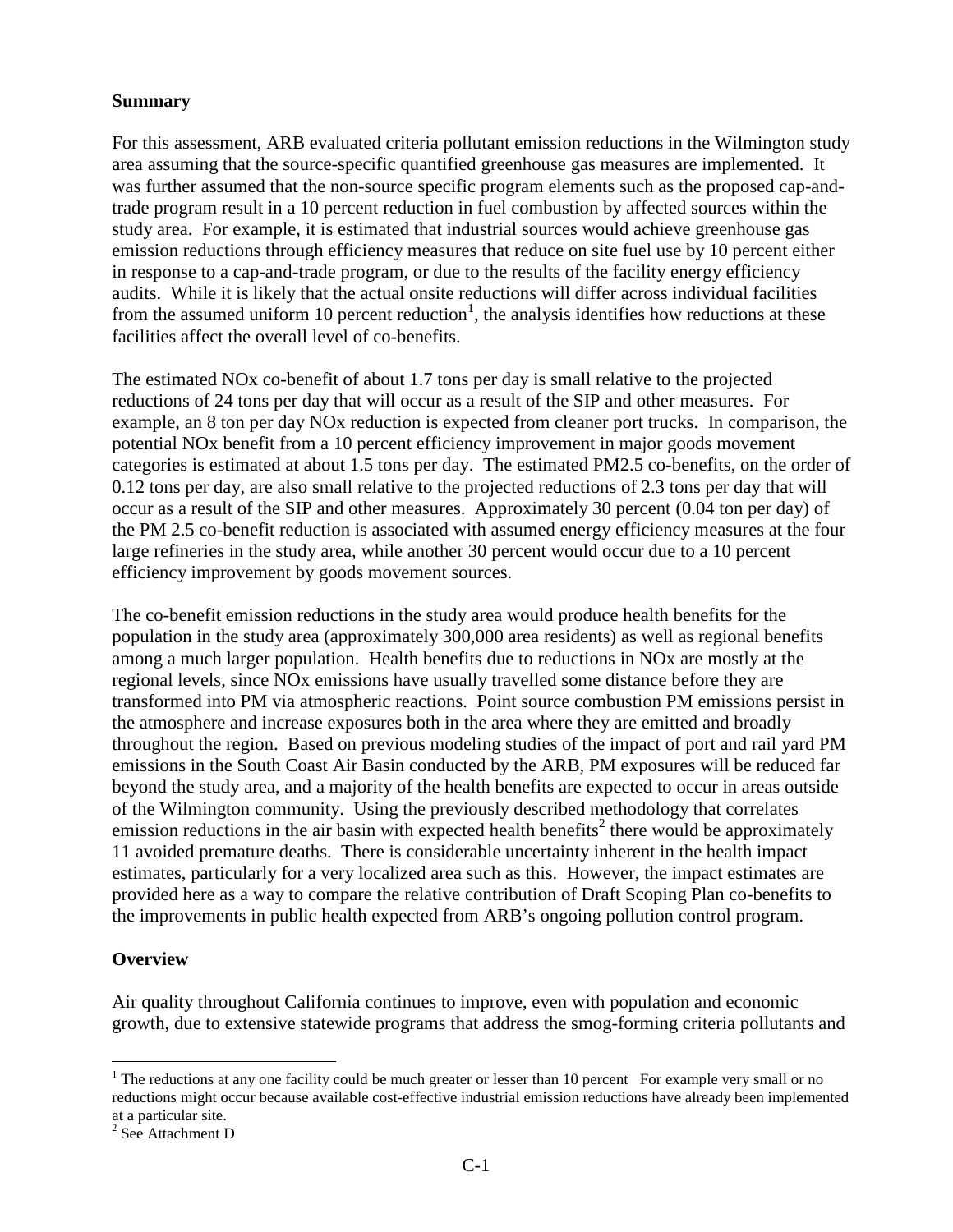toxic air contaminants. Overall emissions are declining in all communities, although the rate may vary depending upon the nature of local sources. Mobile sources are the dominant source of pollution exposure in communities statewide. Criteria pollutant emission reductions of hundreds of tons per day are estimated statewide by the 2020 timeframe from a combination of longstanding requirements and new measures in ARB adopted plans such as:

- Diesel Risk Reduction Plan (adopted September 2000)
- Goods Movement Emission Reduction Plan (adopted April 2006)
- State Implementation Plan (SIP) (adopted September 2007)

 In addition, there will be incremental additional criteria pollutants reductions as a co-benefit of new actions under the AB 32 Draft Scoping Plan for greenhouse gases, primarily due to measures that reduce fuel combustion. This analysis provides preliminary estimates of emission changes for the example community of Wilmington, between 2005 and 2020, due to current programs and the potential incremental co-benefits of measures suggested in the Draft Scoping Plan. The magnitude of criteria pollutant co-benefits for a single community will generally be quite small (less than two tons per day of emission reductions in this example), compared to the benefits of all the existing public health programs to reduce air pollution.

 Table 1 summarizes the emission reductions estimated for NOx and PM2.5. Current emissions in the Wilmington community and projected emission levels in 2020 were derived from ARB's ozone modeling inventory. The combined impact of existing programs and new measures in the 2007 SIP is a projected 40-45 percent reduction in 2020 NOx and PM2.5 emissions levels, taking into account projected growth. Draft Scoping Plan measures are projected to reduce Wilmington area emissions by an additional one to two percent. The methods used to estimate the emissions impact, and the resulting public health benefits, are discussed in this Attachment.

|  |                | Table 1: Summary of Estimated Emission Reductions – Wilmington Study Area |  |
|--|----------------|---------------------------------------------------------------------------|--|
|  | (tons per day) |                                                                           |  |

|                                                                     | NOx     | <b>PM2.5</b> |
|---------------------------------------------------------------------|---------|--------------|
| <b>Current Emissions</b>                                            | 52.2    | 5.6          |
| <b>2020 Emission Reductions</b>                                     |         |              |
| Reductions from existing programs and 2007 SIP                      | 23.7    | 2.3          |
| Reductions from Preliminary Recommendation in<br>Draft Scoping Plan | $1.7*$  | 0.12         |
| 2020 Emissions                                                      | $28.0*$ | 3.2          |

\* See text: Due to RECLAIM for NOx, we have not counted stationary source NOx reductions here.

#### **Methods**

 To illustrate the potential co-benefits of the draft scoping plan to local communities, ARB evaluated projected NOx and PM2.5 emission reductions by 2020 for the community of Wilmington, in the Los Angeles area. Current emissions were represented by the 2005 SIP modeling inventory. To place the reductions in context, the analysis considers two cases: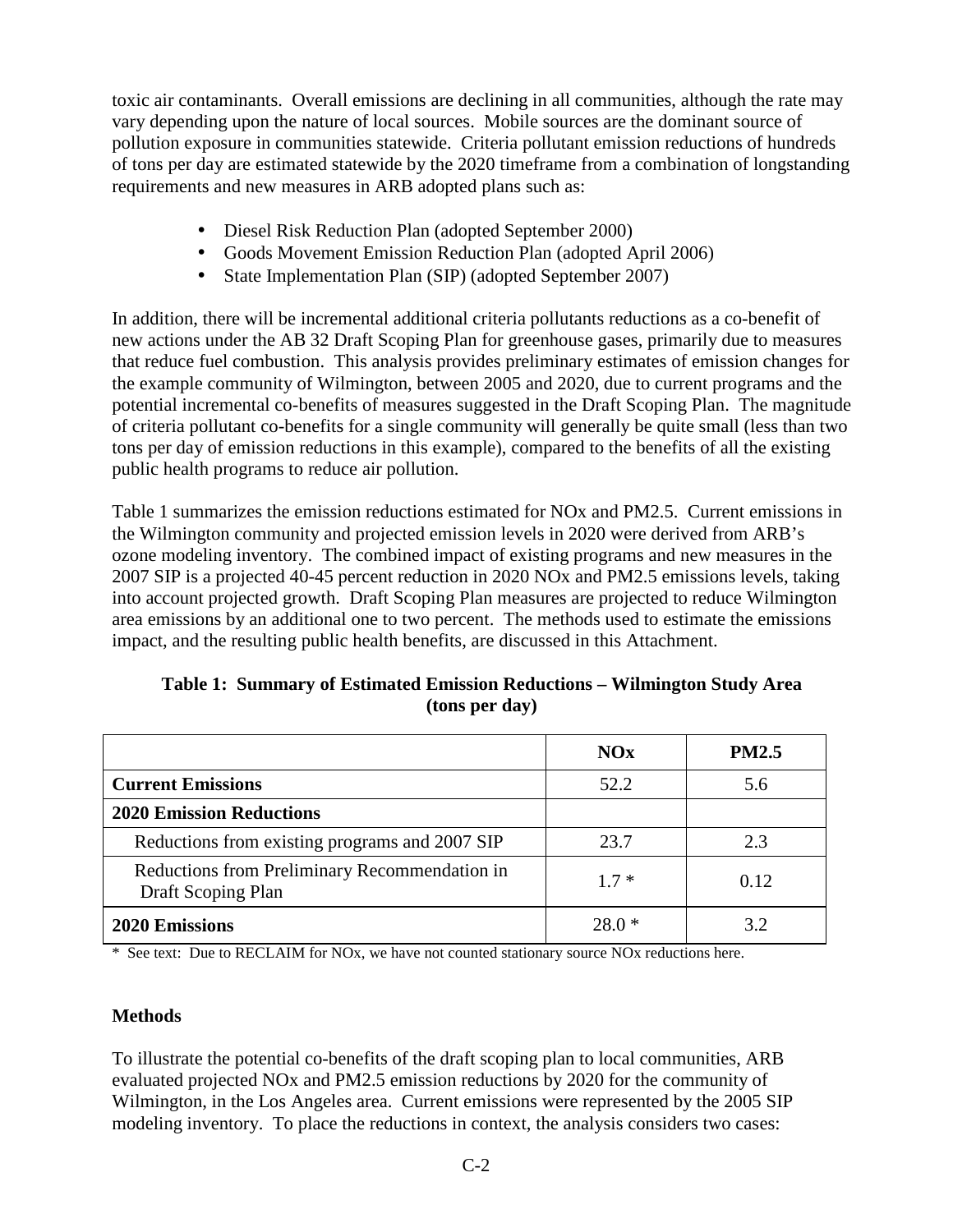account growth, as well as the combined benefits of existing programs and new SIP measures as they apply to emission sources in the Wilmington community 2020 reductions due to existing programs and 2007 SIP measures, and 2020 reductions due to the incremental co-benefits from the Draft Scoping Plan. The 2020 emission projections take into

 of Los Angeles and Long Beach, major transportation corridors, railyards, refineries, and other industrial/commercial operations. The best available data to characterize base and future year represented as a 12 km by 12 km area, centered on the Wilmington ZIP code 90744, and defined as 9 cells excerpted from the southern California modeling grid domain. The Wilmington "9 cell" The Wilmington area in southern Los Angeles County includes a diverse mix of sources: the ports emissions for the full array of source types in this region was the gridded modeling inventory developed by ARB staff for southern California ozone modeling. The modeling inventory includes all mobile, stationary, and areawide source types – all on a spatial grid – for the 2005 base year and for projected 2020 levels. The modeling inventory already incorporates growth factors to account for economic and population growth affecting each sector, and control factors to account for the emission reductions in 2020 due to current regulatory programs, including all the existing programs and 2007 SIP measures. The Wilmington study area for this analysis has been area used in this analysis has a population of approximately 300,000 and is shown in Figure 1.



 For the Wilmington grid study area, the staff compared the modeling inventory 2005 base year with projected 2020 levels of NOx and PM2.5 emissions for two cases:

1. 2020 reductions due to existing programs and 2007 SIP Measures – "before" the Draft Scoping Plan: This "before" case includes all rules/measures for air pollution control adopted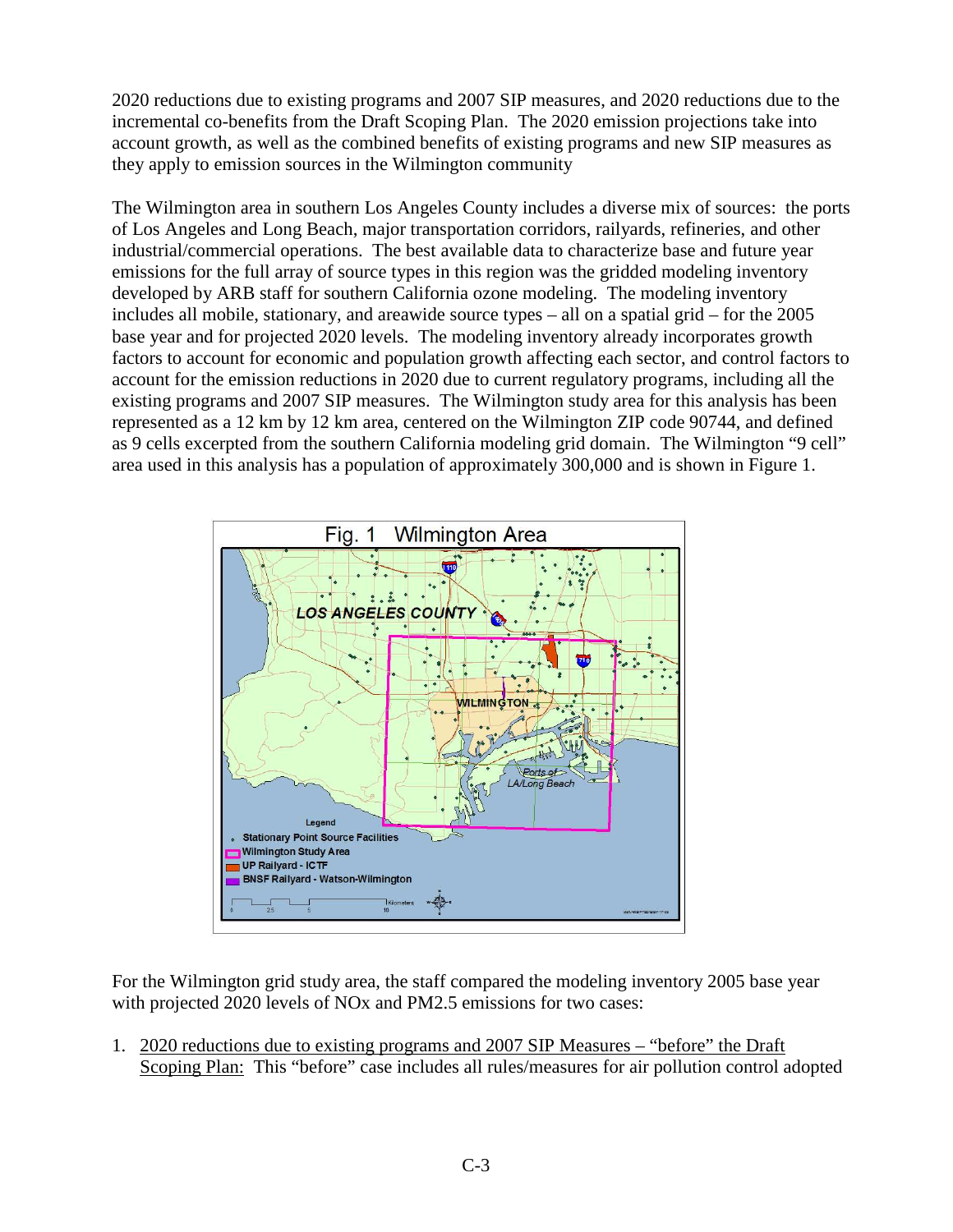by December 31, 2006, plus SIP Measures. We collectively refer to this case as the "Existing and SIP Measures" case<sup>3</sup>;

2. 2020 reductions due to the additional co-benefits "after" the Draft Scoping Plan: This "after" case represents the incremental additional criteria pollutant reductions due to co-benefits from the recommended measures in the Draft Scoping Plan.

 Reductions in the NOx and PM2.5 as a co-benefit of the Draft Scoping Plan are expected mostly as a result of avoided fuel combustion. For example, improved energy efficiency programs in the electricity sector will result in the need for less fossil fuel combustion for power generation, resulting in concurrent reductions in criteria pollutant emissions.

 Some criteria pollutant co-benefits are distributed over wide areas (e.g., reduced diesel and gasoline combustion from vehicles). Other GHG reductions (whether through source-specific regulations or the cap-and-trade regulation) will occur at individual stationary sources (such as efficiency improvements at industrial facilities) or will concentrate at specific sites (such as ports). This example quantification of co-benefits of the Draft Scoping Plan at the community level is done for comparative purposes to illustrate the likely scale of potential co-benefits in the context of existing programs.

## **NOx and PM2.5 Co-Benefits -- "After" Draft Scoping Plan**

 $\overline{a}$ 

 This analysis of co-benefits from the Draft Scoping Plan measures focuses on the major categories that, due to measures that reduce GHG emissions, are likely to reduce NOx and PM2.5 emissions by the 2020 timeframe, and for which data exist to quantify reduction estimates. (Several other measures are discussed qualitatively.) Many of these criteria pollutant co-benefits are expected due to reduced/avoided fossil fuel combustion (e.g., through electrification or energy efficiency). In this analysis, approximate percentage-based or fractional-based reductions were estimated for many categories in order to scale the statewide benefits to the particular sources in the localized Wilmington study area. While it is likely that the actual onsite reductions at industrial sources will differ across individual facilities from the assumed uniform 10 percent reduction<sup>4</sup>, the analysis identifies how reductions at these facilities affect the overall level of co-benefits. Given the uncertainties in available information and the type of analysis used, estimated co-benefits could be greater or smaller than estimated here. As individual measures are developed better estimates of co-benefits should be possible.

 3 existing programs that focus on direct control of criteria and toxic air pollutants, and reflecting all adopted rules and measures through December 31, 2006, and SIP measures. The "before" case already includes major goods movement measures (ships, port trucks, cargo handling equipment); diesel risk reduction measures; reformulated gasoline and low-sulfur diesel fuel measures; New Source Review and stationary source permitting; the LEV/ZEV program; life-cycle benefits from the initial Pavley I measures for vehicles; consumer products regulations; railroad MOUs; and many other measures. Collectively, the "Existing and SIP Measures" will provide substantial improvements to air quality by 2020, which are greater than – and independent of – the additional co-benefits in the "after" Draft Scoping Plan case. More information regarding SIP Measure quantification factors can be found in the State Implementation The "before" case includes what we collectively refer to here as the "Existing and SIP Measures", representing Plan.

 $4$  The reductions at any one facility could be much greater or lesser than 10 percent For example, very small or no reductions might occur because available cost-effective industrial emission reductions have already been implemented at a particular site.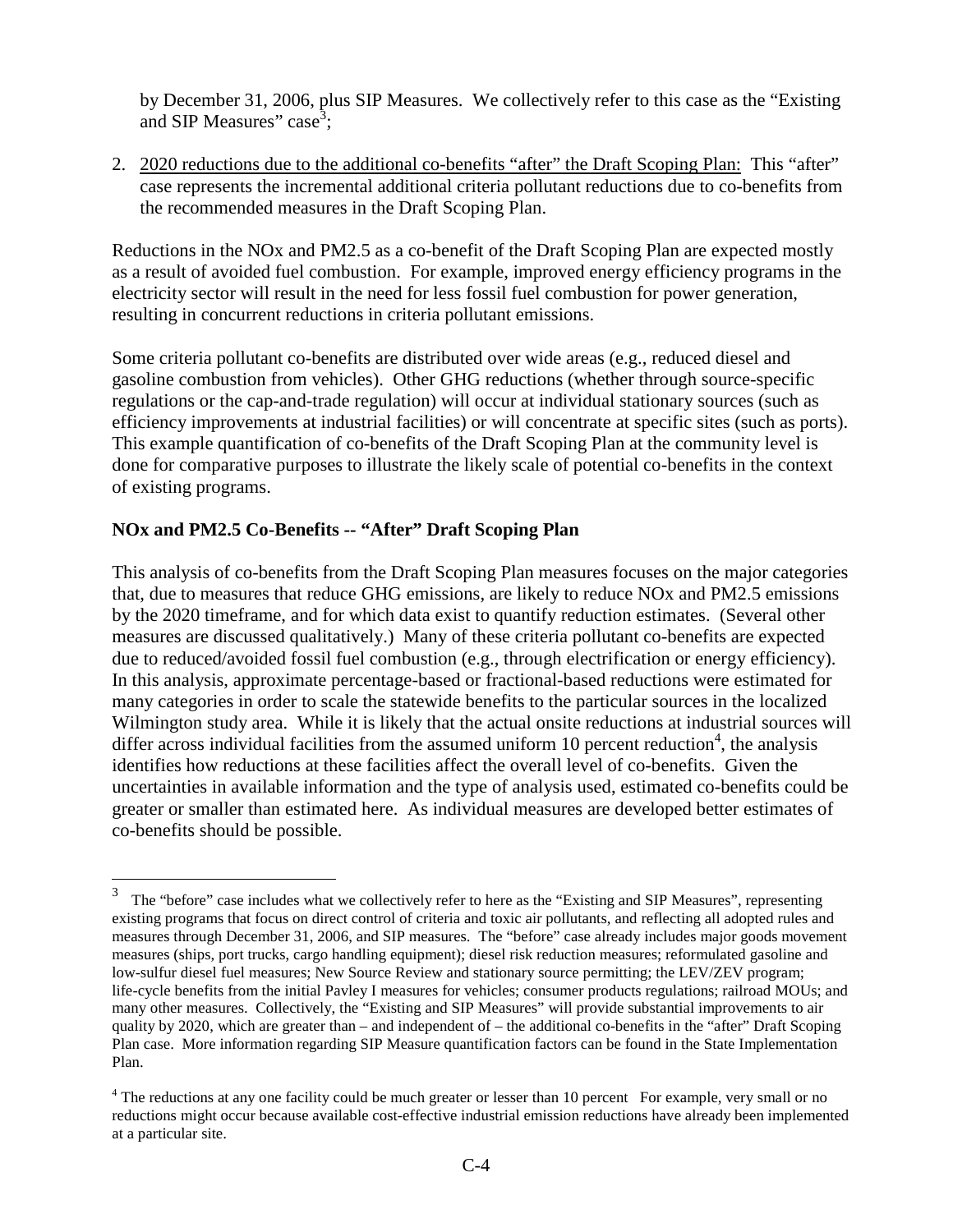|                                     | <b>NOx</b> | <b>ROG</b> | <b>SOx</b> | <b>PM25</b> |  |  |
|-------------------------------------|------------|------------|------------|-------------|--|--|
| <b>STATIONARY SOURCES</b>           |            |            |            |             |  |  |
| <b>Electrical Utilities</b>         |            | 0.04       | 0.01       | 0.02        |  |  |
| Oil and Gas Production (Combustion) |            | 0.11       | 0.00       | 0.00        |  |  |
| Petroleum Refining (Combustion)     |            | 0.64       | 2.00       | 0.90        |  |  |
| Manufacturing and Industrial        |            | 0.10       | 1.00       | 0.12        |  |  |
| Service and Commercial              |            | 0.09       | 0.02       | 0.04        |  |  |
| <b>Other Fuel Combustion</b>        |            | 0.02       | 0.50       | 0.04        |  |  |
| <b>AREA SOURCES</b>                 |            |            |            |             |  |  |
| Oil and Gas Production              | 0.03       | 0.14       | 0.00       | 0.00        |  |  |
| Petroleum Refining                  |            | 1.10       | 4.32       | 0.36        |  |  |
| <b>Petroleum Marketing</b>          |            | 2.58       | 0.00       | 0.00        |  |  |
| <b>Residential Fuel Combustion</b>  |            | 0.02       | 0.01       | 0.02        |  |  |
| <b>MOBILE SOURCES</b>               |            |            |            |             |  |  |
| <b>On-Road Motor Vehicles</b>       | 3.42       | 1.78       | 0.04       | 0.27        |  |  |
| Aircraft                            |            | 0.02       | 0.00       | 0.00        |  |  |
| <b>Trains</b>                       |            | 0.06       | 0.00       | 0.02        |  |  |
| <b>Ships and Commercial Boats</b>   |            | 1.32       | 1.91       | 0.42        |  |  |
| <b>Recreational Boats</b>           |            | 0.34       | 0.00       | 0.03        |  |  |
| Off-Road Equipment                  |            | 1.05       | 0.00       | 0.04        |  |  |
| Fuel Storage and Handling           |            | 0.09       | 0.00       | 0.00        |  |  |
| <b>STUDY AREA TOTAL</b>             |            | 15.3       | 10.1       | 3.3         |  |  |

 **Table 2: Emissions in 2020 Reflecting Existing and SIP Measures and "Before" Draft Scoping Plan – Wilmington Study Area (tons per day, selected categories)** 

 The basic approaches for estimating the NOx and PM2.5 co-benefits of the Draft Scoping Plan measures are described in the following sections by category.

### **I. Electricity Production**

#### **A. Renewables Portfolio Standard**

 The Draft Scoping Plan reflects the goal of increasing California's Renewables Portfolio Standard (RPS) for the mix of power generation to 33 percent by 2020. The increased RPS will mean displacement of other electricity generation, primarily combustion-related operations, largely natural gas. Using the California Energy Commission's estimate that about 70 percent of electricity is generated in-state, we assume 70 percent of the benefit occur in-state. This measure is expected to result in avoided statewide generation (and associated avoided line losses) of approximately 48,000 GWh, which is ~13 percent relative to the estimated 2020 total state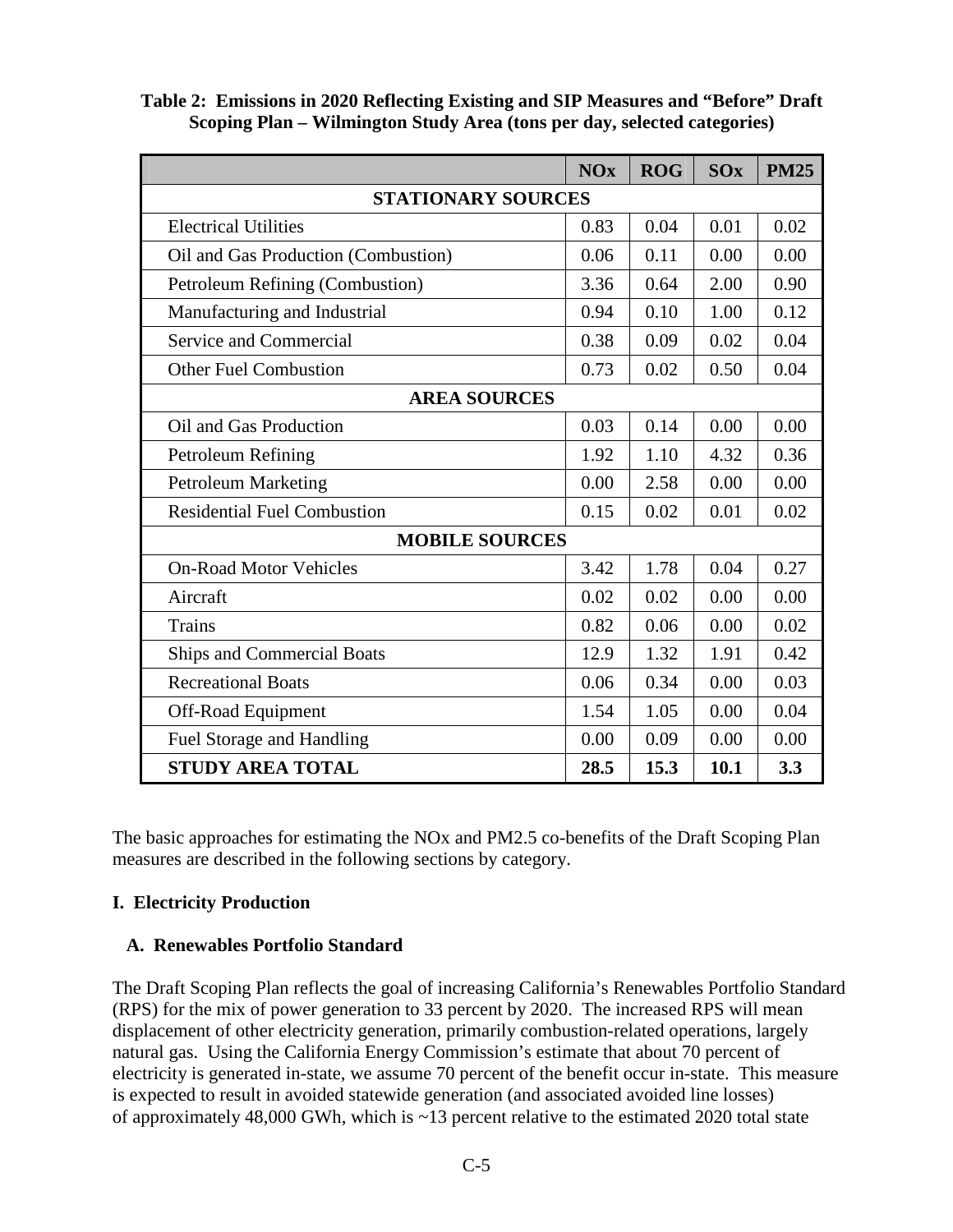generation of 370,000 GWh. For simplicity, we assume for Wilmington the overall 13 percent average in displaced electricity generation (primarily natural gas units).<sup>5</sup>

 For power production related to the localized Wilmington study area, the modeling inventory shows the 2020 levels for electric production "before" the Draft Scoping Plan measures to be 0.83 tons per day NOx and 0.02 tons per day of PM2.5 (using EIC3 010 for Electric utilities from Table 4, resulting in an estimated Scoping Plan co-benefit of 0.076 tons per day NOx and 0.002 tons per day of PM2.5.

## **B. Energy Efficiency and Million Solar Roofs**

 The Draft Scoping Plan considers further energy efficiency improvements in the electricity sector that will decrease demand for electricity (e.g., building/appliance standards, utility energy efficiency programs), and the Million Solar Roofs program. These measures are expected to result in avoided generation (and associated avoided line losses) of approximately 35,000 GWh and 4,800 GWh, respectively, which is ~11 percent relative to the estimated 2020 total state generation of 370,000 GWh. Applying the reduction to the electric utility category emissions in the localized Wilmington study area corresponds to a co-benefit reduction of 0.058 tons per day of NOx and 0.001 tons per day of PM2.5.

## **C. Combined Heat and Power**

 The Draft Scoping Plan considers a statewide usage of 32,000 GWh of combined heat and power (CHP). CHP systems generate electricity and thermal loads at a facility, such as a school, hospital or manufacturing site, replacing onsite thermal generators (boilers) and grid electricity. This replacement results in a net energy savings between a CHP system and a power plant, because the power plant also generates a thermal load but is unable to use it. Additional benefits include avoided line loss for electricity saved. However, this shift can also change the location of co-pollutants, as CHP systems can generate the same, more, or fewer co-pollutants than the power plant, depending on the system's design and operation. CHP systems also have a wide range of sizes, so their regulatory requirements can vary, and at this time the specific locations where CHP will be deployed are not known. Because of this uncertainty, we have assumed a shift between power plant and CHP that is neutral, and we have not assumed co-benefits in criteria pollutant reductions from CHP.

#### **D. Limitations of Analysis**

 $\overline{a}$ 

 Several caveats should be noted regarding the power production calculations for this analysis. It is difficult to scale both the statewide electricity usage and statewide electricity production accurately to this localized Wilmington study area. The electricity usage may be higher in the region than an average across all other areas, due to the heavy industrial and port-related uses in this region. At the same time, the power production operations (power plants, etc.) associated with EIC 010 "Electric Utilities" that are included in the 9-cell modeling inventory may not correspond exactly to the production locations of the electricity that is consumed in Wilmington.

 $<sup>5</sup>$  This RPS analysis assumes that if any new facilities are built, they are either located outside the Wilmington study</sup> area or they do not result in a net increase in criteria pollutant emissions compared to the prevailing power production sources already in the area. The estimate of reduced combustion-related electricity generation should be sufficiently conservative to ensure we have not overstated the potential co-benefits of the RPS.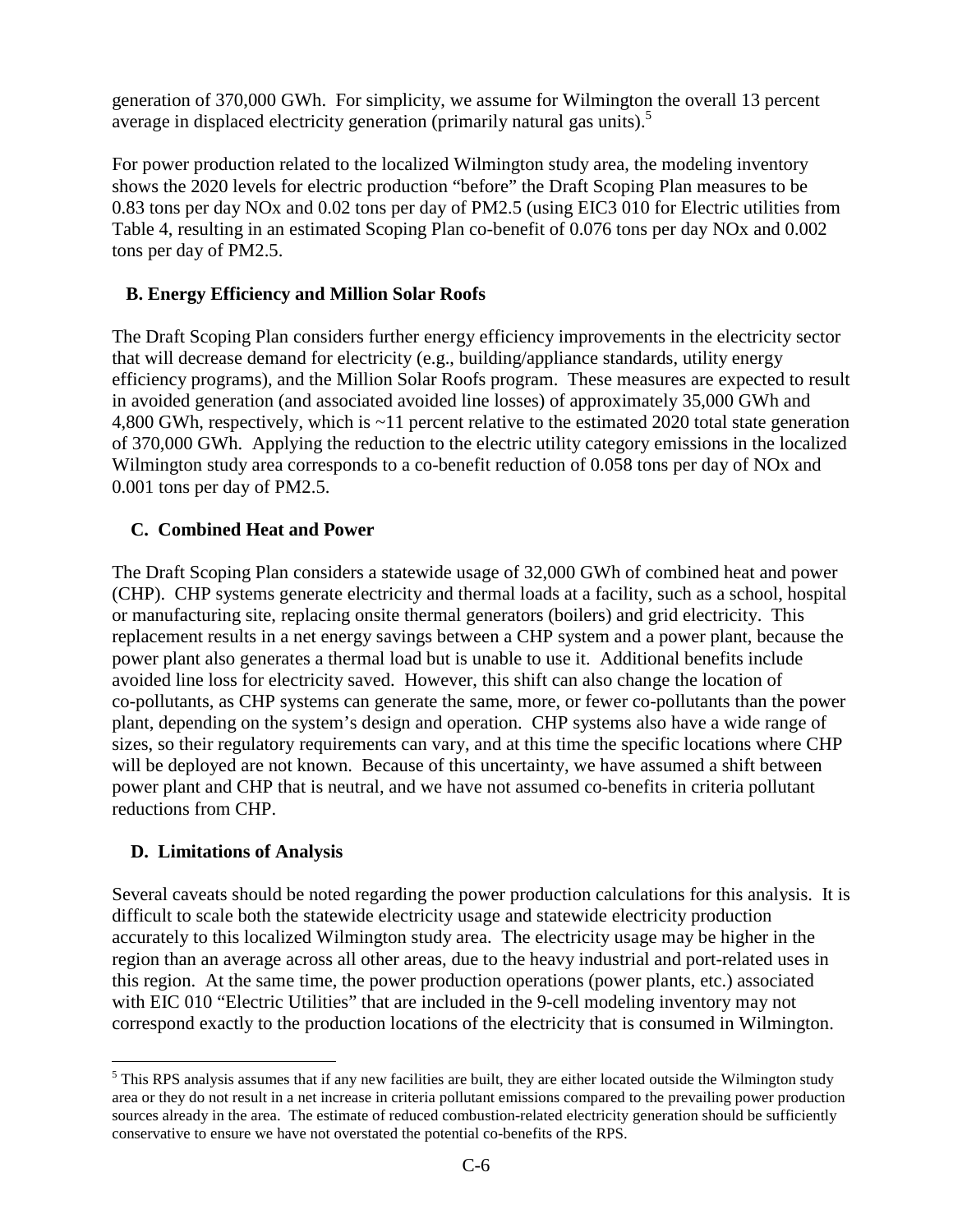Given the uncertainties, the benefits of greener electricity could be greater or smaller for this region.

region.<br>A further consideration is that most major stationary source facilities (including power plants) in the South Coast Air Basin are included in the district's RECLAIM program for NOx emissions trading. This makes the estimation of Draft Scoping Plan local or even regional co-benefits of NOx reductions from stationary sources in this region more uncertain. Therefore, we have not included any NOx co-benefits estimates from stationary sources.

## **II. Residential/Commercial Fuel Combustion**

 The Draft Scoping Plan considers energy efficiency improvements and solar water heating in the residential and commercial fuel combustion area. We have assumed that this will result in ~10 percent reduction in energy demand, and that ~90 percent of this would be reduction in natural gas combustion. The modeling inventory categories EIC3 060 "Service and Commercial" and EIC3 610 "Residential Fuel Combustion" (Table 4) in the Wilmington 9-cell area together give an estimate of approximately 0.53 tons per day NOx and 0.06 tons per day PM2.5 in the "before" Draft Scoping Plan case. Applying the reduction fractions, we would estimate a Scoping Plan co-benefit reduction of 0.048 tons per day NOx and 0.0054 tons per day PM2.5 in the localized Wilmington area.

#### **III. Gasoline Measures – On-Road Motor Vehicles**

 The Draft Scoping Plan considers the benefits from full implementation of AB 1493 Pavley Phase I and Phase II for on-road passenger vehicles. (It assumes eventual authority to implement the AB 1493 regulation or use of other measures such as "feebates" if needed to achieve equivalent reductions.) The base case scenario "before" the Draft Scoping Plan measures has already included some adjustment for life-cycle benefits of the initial Pavley Phase I measures, as included in the Existing and SIP Measures. The additional measures and full implementation of all phases of Pavley, which are considered by the Draft Scoping Plan, are estimated to provide an additional 20 percent reduction in gasoline combustion, i.e., beyond what was accounted for in the "before" scenario. Therefore, for this analysis, we have assumed that the Wilmington area will experience this same additional 20 percent reduction in gasoline combustion in the on-road motor vehicle usage and a corresponding 20 percent reduction in emissions.

 In the Wilmington 9-cell study area, the emissions from gasoline combustion from on-road passenger vehicles are estimated to be 1.03 tons per day NOx, 0.03 tons per day SOx, and 0.11 tons per day PM2.5.

 Applying the 20 percent reduction in gasoline combustion, we estimate a co-benefit reduction of 0.022 tons per day of PM2.5. We have not assumed any NOx reductions, because we allow for the possibility that NOx reductions would be credited toward the Low-Emission Vehicle regulation. However, NOx reductions could occur. Some additional benefits are expected from avoided fuel delivery emissions, but these would be small for this local analysis and have not been quantified.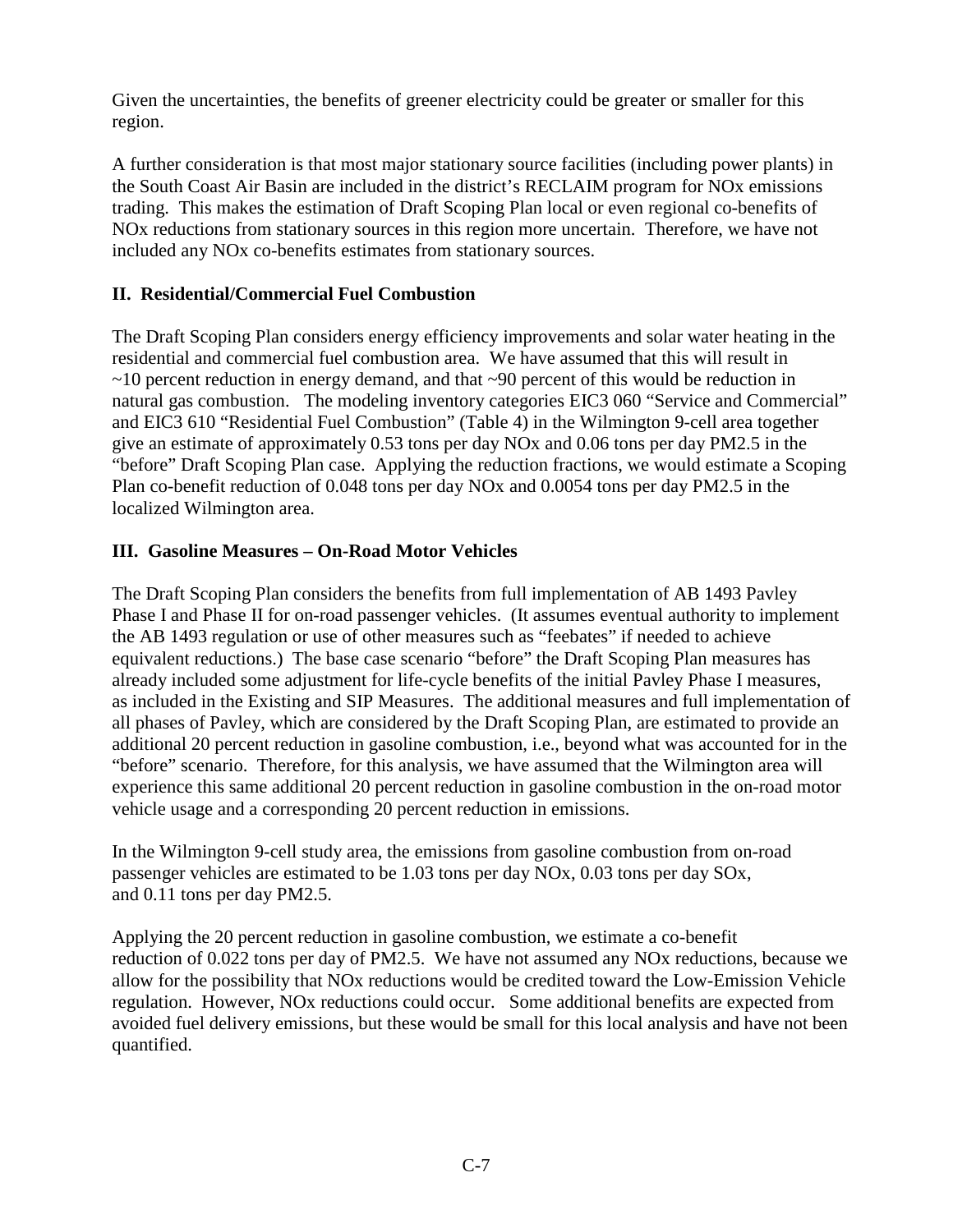### **IV. Diesel Measures – On-Road Motor Vehicles**

 The Draft Scoping Plan considers measures that will reduce vehicular diesel combustion emissions, including aerodynamic improvements, heavy-duty engine efficiency, and medium/heavy-duty hybridization. We have assumed ~5 percent reduction in diesel combustion in on-road diesel vehicles from these combined measures. In the Wilmington 9-cell study area, the emissions from diesel combustion from on-road motor vehicles are estimated to be 2.2 tons per day NOx, 0.01 tons per day SOx, and 0.1 tons per day PM2.5.

 Applying the 5 percent reduction in diesel combustion, we estimate co-benefit reductions of 0.11 tons per day NOx, and 0.005 tons per day PM2.5.

### **V. Goods Movement**

 Many Goods Movement measures are already accounted for in the Existing and SIP Measures, so their benefits are counted in the "before" scenario. This includes rules for port trucks, cargo handling equipment, commercial harbor craft, ocean-going vessel rules such as shore power, and others, and it includes Vessel Speed Reduction provisions, already in place at the Ports of LA/Long Beach.

 Goods Movement efficiency measures that are proposed in the Draft Scoping Plan are additional to the SIP, but have not been developed in enough detail to provide well-defined estimates of co- pollutant benefits. However, the study area contains a very large concentration of goods movement sources, and the potential co-benefit from the proposed measure in the draft scoping plan could be significant. Further discussion of some of the key additional categories is included below.

#### **A. Systemwide Efficiency Improvements**

 The Draft Scoping Plan considers diverse systemwide efficiency improvements across the whole goods movement sector. It is difficult at this time to characterize exactly what will be achieved in the localized Wilmington area, but they should be substantial.

#### **B. Commercial Harbor Craft Education/Outreach for Maintenance and Design Efficiency**

 The Draft Scoping Plan considers improvements in harbor craft efficiency through various measures, the benefits of which are not yet individually quantified. We have not estimated reductions in the Wilmington area, but because the study area includes the ports and railyard activity, co-benefits in reduced NOx and PM2.5 would be expected.

#### **C. Anti-Idling Measures for Cargo Handling Equipment**

 The Draft Scoping Plan considers reductions in idling emissions for cargo handling equipment at ports and railyards through anti-idling measures, the benefits of which are not yet individually quantified. Because the area includes ports and railyard activity, co-benefits in reduced NOx and PM2.5 would be expected.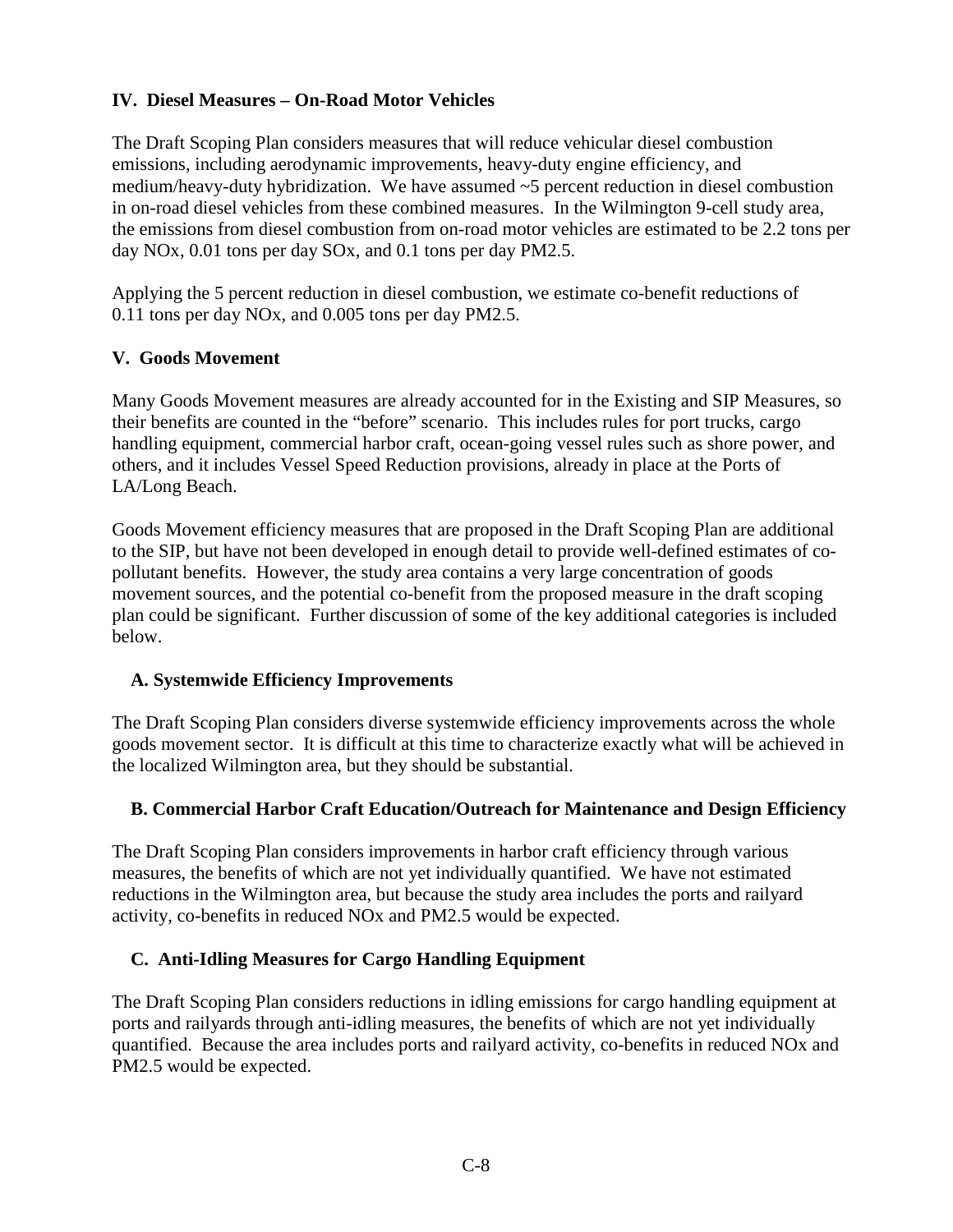### **D. TRU Electrification at Distribution Centers and Energy Efficiency Guidelines**

 The Draft Scoping Plan considers measures which would expand on the existing transport refrigeration unit (TRU) ATCM regulations, both with energy efficiency guidelines and limitations on using internal combustion engine power for cold storage at distribution centers and grocery stores. There are cold storage distribution facilities in the Wilmington study area, and there are likely to be NOx and PM2.5 co-benefits for these TRU measures in the area.

# **E. Port Trucks**

 Benefits for the Port Truck rule were already estimated in the "before" case for the Existing and SIP Measures, including a NOx reduction of ~8 tons per day for the South Coast Air Basin, estimated from the Port Truck rule. We are not assuming any additional measures resulting in co-benefit reductions for the "after" Draft Scoping Plan case. However, in the modeling inventory analysis, the benefits due to the Port Truck rule were spatially distributed along with all other heavy-duty trucks using the SCAG heavy-duty truck model. In reality, proportionally more benefits of the ~8 tons per day NOx reduction would be expected to be highly localized near the Wilmington area than are likely to have been captured by the SCAG truck model.

# **F. Modeled Co-Benefit Reduction**

 Although the specific measures to improve efficiency in the goods movement sector are not known, it is reasonable to assume a 10 percent reduction in emissions from ships, trains, and off- road equipment in the Wilmington study area. This would provide 1.5 tons per day of NOx reductions and 0.05 tons per day of direct PM2.5 reductions. We believe this is a conservative estimate, as the proposed measure in the Draft Scoping Plan assumes a 20 percent reduction in greenhouse gas emissions from goods movement sources by 2020.

# **VI. Reductions at Industry Facilities**

 The Draft Scoping Plan identifies measures under consideration for various industrial categories. The modeling inventory for the Wilmington 9-cell area identifies numerous point source facilities in the categories of petroleum refineries, oil and gas production, and others. (Cement and glass manufacturing facilities do not occur in the Wilmington area.) The emissions inventory data also identify the processes that are combustion related, such as boilers over 10 MMBtu/hr.

 One further consideration is that most major stationary source facilities (including refineries, oil and gas production facilities, and many other major industrial sources) in the South Coast Air Basin are included in the district's RECLAIM program for NOx emissions trading. This makes the estimation of local or even regional co-benefits of NOx reductions from stationary sources in this region more difficult. Therefore, we have not included any NOx co-benefits estimates from any stationary sources in the final totals. (PM2.5 reduction estimates are not affected by RECLAIM.)

 Specific source types are discussed further below. Some of the industrial types are listed as "under evaluation" in the Draft Scoping Plan. For the purposes of this evaluation, it was necessary to make assumptions about potential emission reductions at industrial sources in the Wilmington area. We assumed that industrial sources would achieve greenhouse gas emission reductions through efficiency measures that reduce onsite fuel use by 10 percent, either in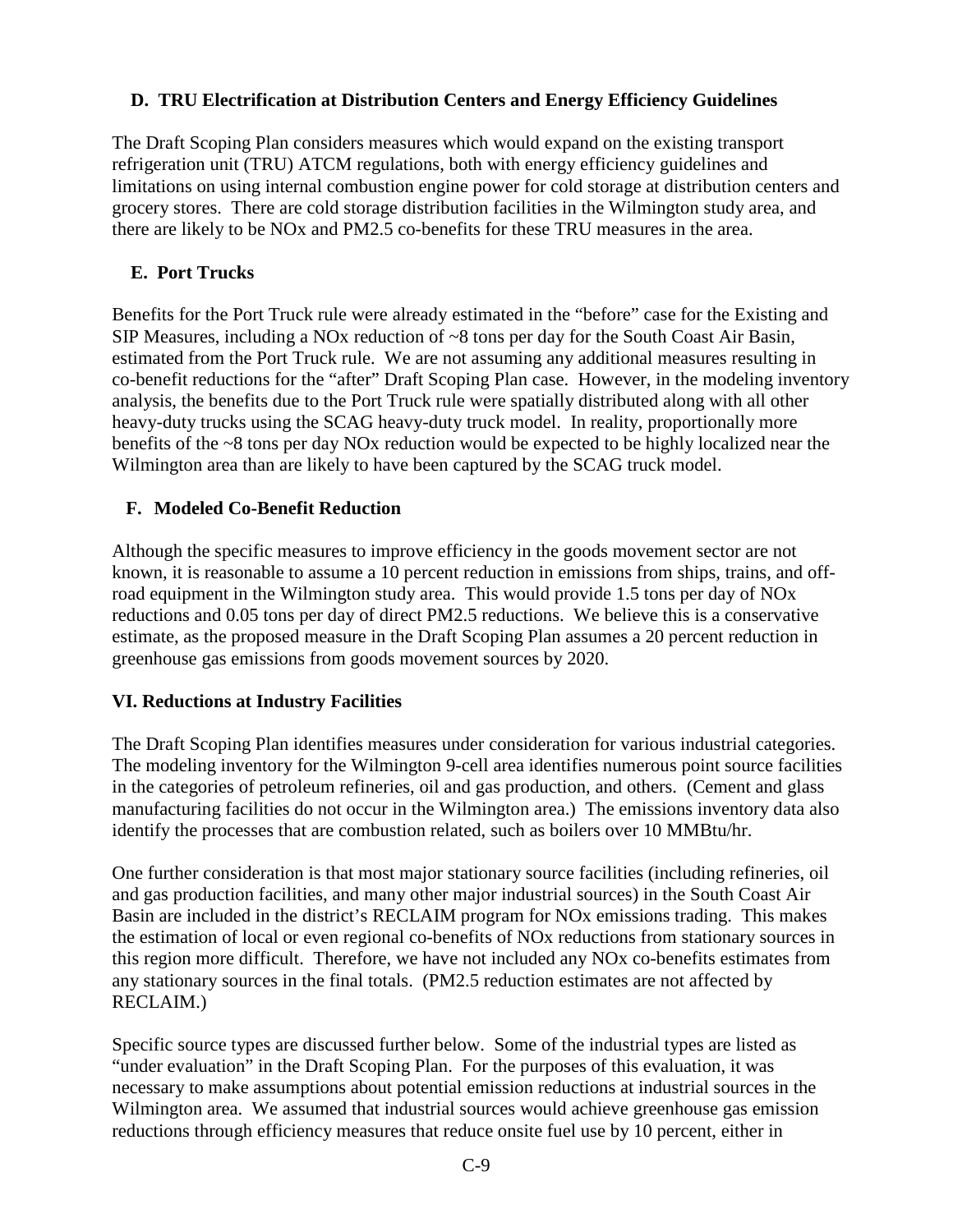response to a cap-and-trade program or due to the results of the facility energy efficiency audits. While it is likely that the actual onsite reductions will differ across individual facilities from the assumed uniform 10 percent reduction<sup>6</sup>, the analysis identifies how reductions at these facilities affect the overall level of co-benefits. Some information is available about the emission reductions potential and possible cost for of reductions at these sources.

### **A. Energy Efficiency and Co-Benefits Audits at Large Industrial Sources**

 The Draft Scoping Plan recommends the use of audits to identify efficiency improvements to produce cost-effective GHG emission reductions at large industrial sources. The measure is also intended to provide additional information to evaluate whether cost-effective greenhouse reduction measures would also provide criteria pollutant and/or air toxics reductions as a co-benefit. Some level of reduction in NOx and PM2.5 from energy efficiency measures at large industrial facilities in the Wilmington area is likely, but it is not possible to quantify reductions at this time.

# **B. Refineries – Source Category Under Evaluation**

 The Draft Scoping Plan includes a measure under evaluation that would target GHG reductions from the refinery sector. However, the measure is not well enough developed to determine what mechanisms would be used to secure these reductions, or how such a measure would change co- pollutant emissions at individual refineries. In general, the analysis suggests that many refineries could implement efficiency measures (such as boiler replacements or efficiency "tune-ups") that could reduce GHG emissions at relatively low cost. Overall, a fuel savings on the order of 10 percent seems feasible. If implemented statewide, this could produce a PM2.5 co-benefit on the order of 0.14 tons per day.

 In order to illustrate the possible co-benefits of refinery GHG reductions in Wilmington, ARB assumed uniform reductions of 10 percent at each refinery in the study area. The area's four large refineries account for just under 30 percent of the refining capacity in the state, and the potential benefits of a 10 percent improvement in refinery fuel use efficiency could produce about a 0.04 ton per day reduction in PM2.5. No NOx reductions are estimated because each refinery in the area is under the RECLAIM program, so additional NOx reductions at a refinery are likely to be offset by NOx emissions elsewhere at the facility or in the region.

#### **C. Oil and Gas Extraction – Source Category Under Evaluation**

 The Draft Scoping Plan considers a number of measures to improve efficiency for combustion processes at oil and gas production facilities. For this preliminary, localized analysis, we have assumed ~10 percent efficiency improvements applied to combustion-related processes at these facilities in the Wilmington study area. The modeling inventory shows approximately 0.06 tons per day NOx and minor PM2.5 from combustion processes occurring at oil and gas production facilities in the Wilmington 9-cell area. Applying a 10 percent factor would result in co-benefit reductions in emissions of 0.006 tons per day of NOx and a minor amount of PM2.5. As discussed above, we are focusing on the PM2.5 reductions, due to RECLAIM considerations affecting NOx from stationary sources.

 $\overline{a}$  $6$  The reductions at any one facility could be much greater or lesser than 10 percent For example very small or no reductions might occur because available cost-effective industrial emission reductions have already been implemented at a particular site.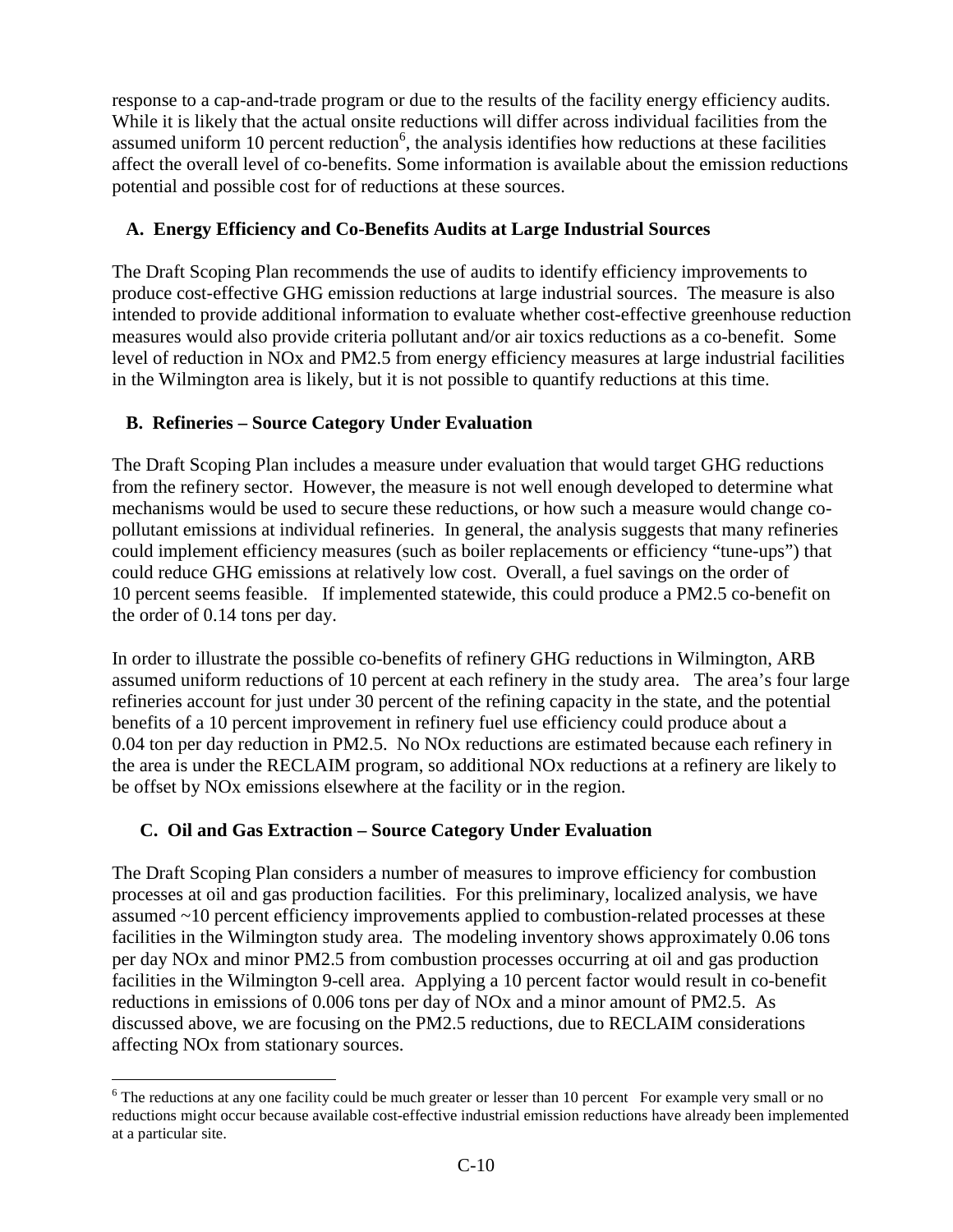#### **Categories Under Evaluation D. Industrial Boiler Efficiency and Internal Combustion Engine Electrification – Source**

 The Draft Scoping Plan considers a number of measures to improve efficiency at facilities with boilers that are >10MMBTU/hr, and to pursue electrification of internal combustion (IC) engines over 50 hp. For this preliminary evaluation, we have assumed ~10 percent efficiency improvements applied to boilers >10MMBTU/hr and IC engines at facilities in the Wilmington study area. The modeling inventory includes  $\sim 0.42$  tons per day NOx, 0.026 tons per day SOx, and 0.093 tons per day PM2.5 from boilers >10MMBTU/hr and IC engines occurring at facilities in the Wilmington 9-cell area (other than power plants, refineries, and oil and gas production). Applying a ~10 percent reduction factor for these boilers and engines results in estimated emission reductions of 0.042 tons per day NOx, 0.003 tons per day SOx, and 0.009 tons per day PM2.5. As discussed above, we are focusing on the PM2.5 reductions due to RECLAIM considerations  affecting NOx.

#### **Summary of Emission Co-Benefits**

 Table 3 summarizes the estimated co-benefit emission reductions estimated for the Wilmington study area resulting "after" the Draft Scoping Plan recommended measures.

| Category                                 | <b>NOx</b> | <b>PM2.5</b> | <b>Predominant Fuel</b> |
|------------------------------------------|------------|--------------|-------------------------|
| Electricity                              |            |              |                         |
| Renewables Portfolio                     | $0.076*$   | 0.002        | Natural gas             |
| Efficiency & Million Solar Roofs         | $0.058*$   | 0.001        | Natural gas             |
| <b>Combined Heat and Power</b>           | ***        | $***$        | Mixed                   |
| <b>Residential/Commercial Fuel</b>       | 0.048      | 0.0054       | Natural gas             |
| <b>On-Road Gasoline</b>                  | -- **      | 0.022        | Gasoline                |
| <b>On-Road Diesel</b>                    | 0.11       | 0.005        | Diesel                  |
| <b>Goods Movement</b>                    | 1.5        | 0.05         | Diesel                  |
| <b>Industrial</b>                        |            |              |                         |
| <b>Refineries</b>                        | $\ast$     | 0.04         | Mixed                   |
| Oil and Gas                              | $0.006*$   | minor        | Mixed                   |
| Boilers & IC Engines                     | $0.042*$   | 0.009        | Mixed                   |
| <b>Subtotal of calculated reductions</b> | 1.8        | 0.12         |                         |
| <b>TOTAL Non-RECLAIM Reductions *</b>    | 1.7        | 0.12         |                         |

 **Table 3: Estimated 2020 Emission Reduction Co-Benefits "After" Draft Scoping Plan for the Wilmington "9-cell" Study Area (tons per day)** 

NOTES TO TABLE 3:

 \* For stationary sources we focus only on the PM2.5 reductions, due to RECLAIM considerations that affect NOx in the South Coast air basin. See text.

 \*\* No NOx reductions are assumed from reduced gasoline combustion under Pavley provisions, however, such reductions could occur. See text.

 \*\*\* No criteria pollutant co-benefits from this category are assumed to occur in the Wilmington study area since the specific locations and types of changes are not known at this time. See text.